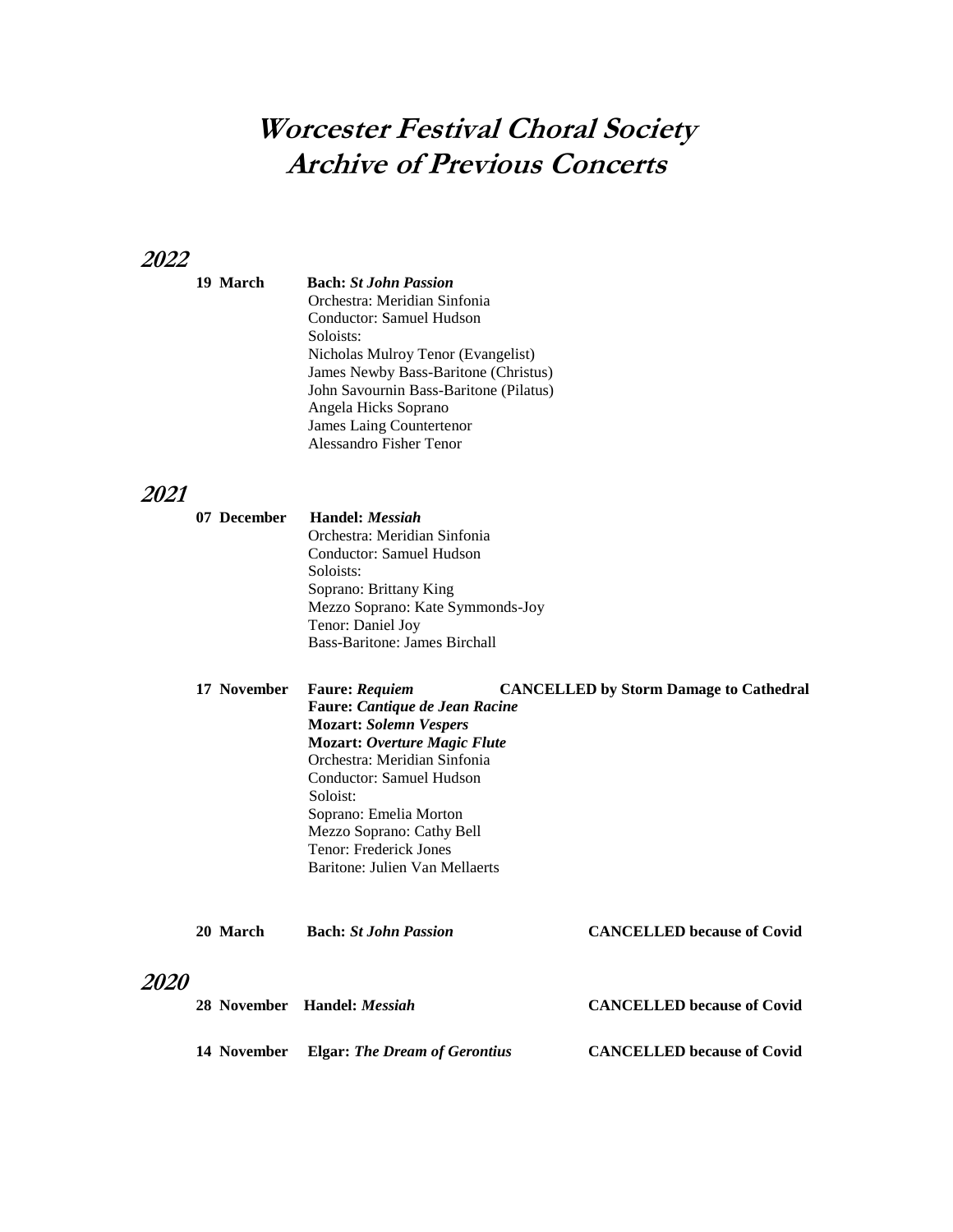#### **21 March Vaughan Williams:** *A Sea Symphony* **CANCELLED because of Covid**

| 21 March | Vaughan Williams: A Sea Symphony      |  |
|----------|---------------------------------------|--|
|          | <b>Britten: Four Sea Interludes</b>   |  |
|          | <b>Mendelssohn: Hebrides Overture</b> |  |
|          | Orchestra: Meridian Sinfonia          |  |
|          | Conductor: Sam Hudson                 |  |
|          | Soloists:                             |  |
|          | Soprano: Sarah Fox                    |  |
|          | Baritone: Julien Van Mellaerts        |  |

#### **2019**

**07 December Handel:** *Messiah* Orchestra: Meridian Sinfonia

 Conductor: Samuel Hudson Soloists: Soprano: Susanna Fairbairn Mezzo Soprano: Joyce Tindsley Tenor: Nick Pritchard Baritone: James Cleverton

#### **16 November Mozart:** *Requiem*

 **Jonathan Willcocks:** *Lux Perpetua* Orchestra: Meridian Sinfonia Conductor: Samuel Hudson Soloist: Soprano: Alexandra Kidgell Mezzo Soprano: Jennifer Westwood Tenor: Tom Robson Baritone: David Shipley

**23 March Mendelssohn:** *Elijah*

Orchestra: Meridian Sinfonia Conductor: Christopher Allsop Soloists: Soprano: Susanna Andersson Mezzo-Soprano: Catherine Carby Tenor: Ruairi Bowen Bass: Edward Seymour Chorister Soloist: Worcester Cathedral chorister Sam Perkins

### **2018**

| 08 December | Handel: <i>Messiah</i>                                     |  |
|-------------|------------------------------------------------------------|--|
|             | Orchestra: Meridian Sinfonia (period instrument orchestra) |  |
|             | Conductor: Christopher Allsop                              |  |
|             | Soloists:                                                  |  |
|             | Soprano: Hannah Grove                                      |  |
|             | Contralto: Kate Symonda-Joy                                |  |
|             | Tenor: Ben Thapa                                           |  |
|             | Bass: James Cleverton                                      |  |
|             |                                                            |  |

**17 November Poulenc:** *Gloria*  **Vaughan Williams:** *Hodie*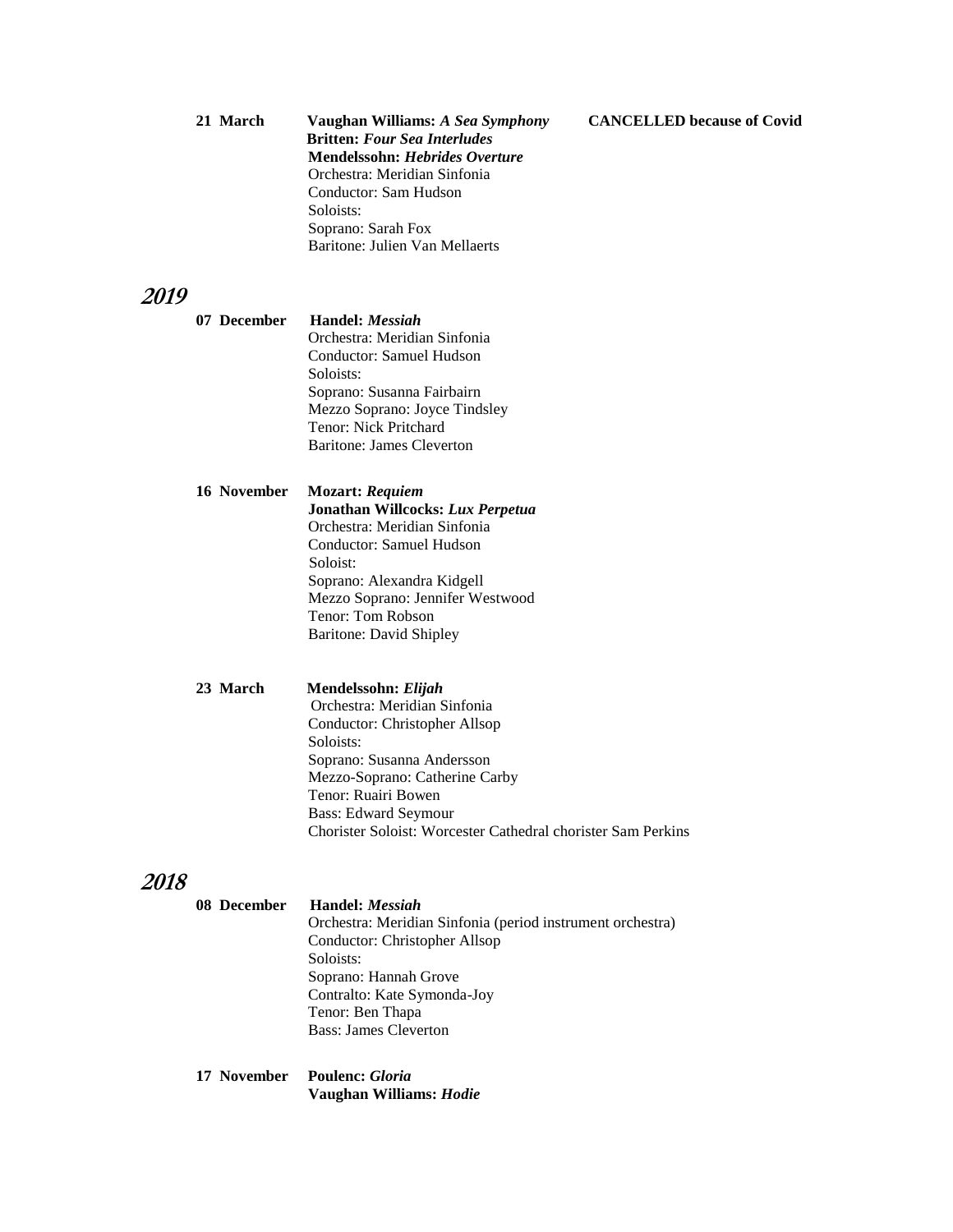Orchestra: Meridian Sinfonia Conductor: Christopher Allsop Worcester Cathedral Boy Choristers Soloist: Soprano: Susanna Fairbairn Tenor: Tom Robson Baritone: Alex Ashworth

**17 March Haydn:** *The Creation* Orchestra: Meridian Sinfonia Conductor: Christopher Allsop Soloists: Soprano: Sarah Fox Tenor: John Bowen Bass Edward Seymour

## **2017**

|                                        | 09 December Handel: Messiah<br>Orchestra: Meridian Sinfonia (period instrument orchestra)<br>Conductor: Peter Nardone<br>Soloists:<br>Soprano: Mary Walker<br>Countertenor: Tim Morgan<br>Tenor: Hugo Hymas |
|----------------------------------------|-------------------------------------------------------------------------------------------------------------------------------------------------------------------------------------------------------------|
|                                        | Baritone: Benjamin Beurklian-Carter                                                                                                                                                                         |
| 18 November                            | Jonathan Dove: For an Unknown Soldier<br>Durufle: Requiem<br>Orchestra: Meridian Sinfonia<br>Conductor: Peter Nardone<br>Worcester Cathedral Boy and Girl Choristers<br>Soloist:<br>Tenor: Tom Robson       |
| $25$ $M$ <sub>ana</sub> l <sub>a</sub> | Duchmas Ein Deutshes Desviers                                                                                                                                                                               |

**25 March Brahms:** *Ein Deutches Requiem* **Dvorak:** *Slavonic Dances* Orchestra: Meridian Sinfonia Conductor: Peter Nardone Soloists: Soprano: Helen Neeves Baritone: Andrew Davies

| 10 December | Handel: <i>Messiah</i>                                     |
|-------------|------------------------------------------------------------|
|             | Orchestra: Meridian Sinfonia (period instrument orchestra) |
|             | Conductor: Peter Nardone                                   |
|             | Soloists:                                                  |
|             | Soprano:                                                   |
|             | Mezo-Soprano Clare McCaldin                                |
|             | Tenor: Nathan Vale                                         |
|             | Baritone: Quintin Hayes                                    |
|             |                                                            |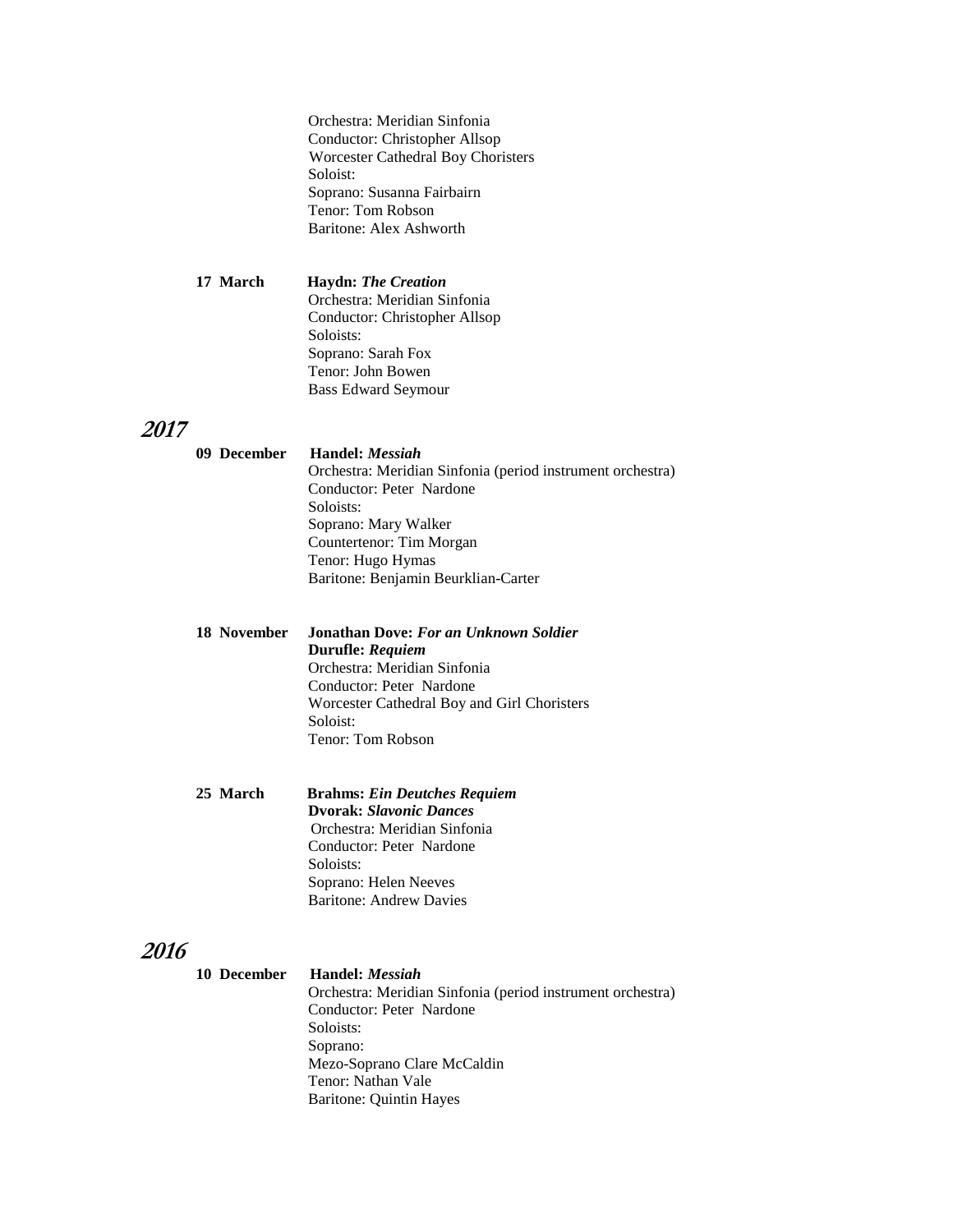| 10 November | <b>Haydon: Nelson Mass</b>    |  |
|-------------|-------------------------------|--|
|             | Lauridsen: Lux Aeterna        |  |
|             | Orchestra: Meridian Sinfonia  |  |
|             | Conductor: Peter Nardone      |  |
|             | Soloists:                     |  |
|             | Soprano: Sarah Fox            |  |
|             | Mezzo-soprano: Susanna Spicer |  |
|             | Tenor: Ruairi Bowen           |  |
|             | Baritone: Andrew De Silva     |  |

#### **12 March Vaughan Williams:** *Dona Nobis Pacem*  **Dvorak:** *Te Deum*  **Brahms:** *Alto Rhapsody*  **Borodin:** *Polovtsian Dances* Orchestra: Meridian Sinfonia Conductor: Peter Nardone Soloists: Soprano: Katherine Crompton Mezzo-soprano: Deborah Miles-Johnson Bass: Timothy Dickinson

| 12 December | Handel: <i>Messiah</i>                                     |  |  |
|-------------|------------------------------------------------------------|--|--|
|             | Orchestra: Meridian Sinfonia (period instrument orchestra) |  |  |
|             | Conductor: Peter Nardone                                   |  |  |
|             | Soloists:                                                  |  |  |
|             | Soprano: Hannah Grove                                      |  |  |
|             | Countertenor: Stephen Carter                               |  |  |
|             | Tenor: Roy Rashbrook                                       |  |  |
|             | <b>Baritone: Robert Rice</b>                               |  |  |
| 14 November | <b>Elgar: The Music Makers</b>                             |  |  |
|             | <b>Stanford: The Revenge</b>                               |  |  |
|             | <b>Shamus O'Brien Overture</b>                             |  |  |
|             | <b>Justorum Animae</b>                                     |  |  |
|             | Mezzo Soprano: Yvonne Howard                               |  |  |
|             | Orchestra: Meridian Sinfonia                               |  |  |
|             | <b>Conductor: Peter Nardone</b>                            |  |  |
| 21 March    | <b>Bach:</b> Mass in B Minor                               |  |  |
|             | Orchestra: Meridian Sinfonia (period instrument orchestra) |  |  |
|             | Conductor: Peter Nardone                                   |  |  |
|             | Soloists:                                                  |  |  |
|             | Soprano: Julie Cooper                                      |  |  |
|             | Soprano: Helen Parker                                      |  |  |
|             | Countertenor: William Purefoy                              |  |  |
|             | Tenor: Tom Robson                                          |  |  |
|             | Bass: Colin Campbell                                       |  |  |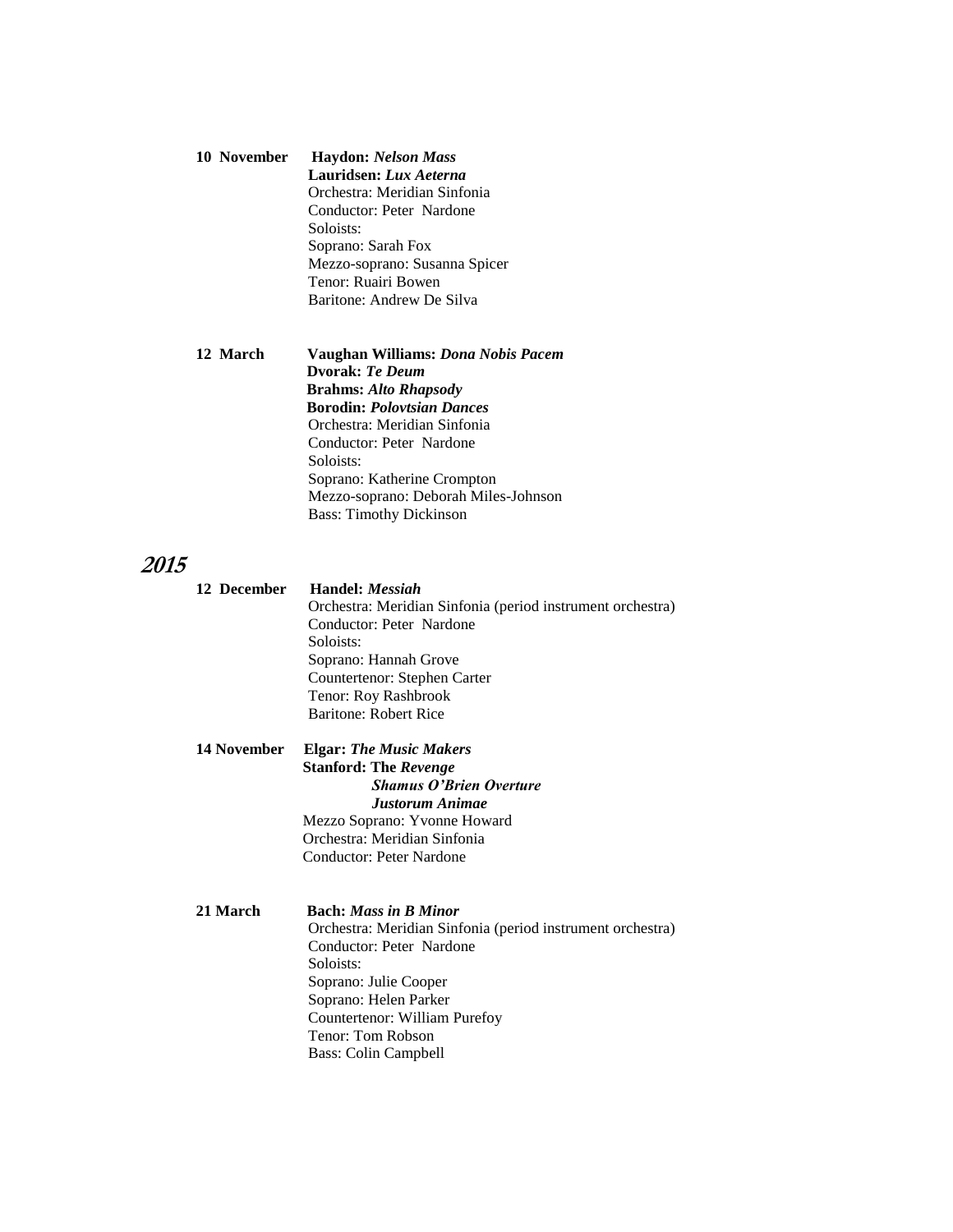| 6 December         | Handel: <i>Messiah</i>                                     |
|--------------------|------------------------------------------------------------|
|                    | Orchestra: Meridian Sinfonia (period instrument orchestra) |
|                    | Conductor: Peter Nardone                                   |
|                    | Soloists:                                                  |
|                    | Soprano: Janet Coxwell                                     |
|                    | Mezzo Soprano: Claire McCaldin                             |
|                    | Tenor: Natham Vale                                         |
|                    | <b>Bass: Stuart Young</b>                                  |
| <b>15 November</b> | Jonathan Dove: <i>There was a Child</i>                    |
|                    | Fauré: Requiem                                             |
|                    | Soprano: Lorna Anderson                                    |
|                    | Tenor: Nicolas Mulroy                                      |
|                    | Baritone: Lawrence Wallington                              |
|                    | <b>Choristers of Worcester Cathedral Choirs</b>            |
|                    | Orchestra: Meridian Sinfonia                               |
|                    | Conductor: Peter Nardone                                   |
| 29 March           | Verdi: Requiem                                             |
|                    | Orchestra: Meridian Sinfonia (full symphony orchestra)     |
|                    | Conductor: Peter Nardone                                   |
|                    | Soloists:                                                  |
|                    | Soprano: Ruth Holton                                       |
|                    | Mezzo-Soprano: Zarah Hible                                 |
|                    | Tenor: Daniel Joy                                          |
|                    | <b>Bass: Robert Rice</b>                                   |

# **2013**

| 7 December  | <b>Handel</b> : <i>Messiah</i><br>Orchestra: Meridian Sinfonia (period instrument orchestra)<br>Conductor: Peter Nardone<br>Soloists:<br>Soprano: Sarah Fox<br><b>Contralto: Hilary Summers</b><br>Tenor: Richard Rowntree<br>Bass: James Birchall                                                             |
|-------------|----------------------------------------------------------------------------------------------------------------------------------------------------------------------------------------------------------------------------------------------------------------------------------------------------------------|
| 23 November | <b>Autumn Concert</b><br>Orchestra: Meridian Sinfonia<br>Conductor: Peter Nardone<br>Soloists:<br>Tenor: Saint Nicolas Tom Raskin<br>Soprano: Hannah Grace<br>Mezzo-soprano: Zarah Hible<br><b>Bass: Edward Seymour</b><br>Pergolesi - Magnificat<br>Respighi – Laud to the Nativity<br>$Britten - St Nicolas$ |
|             |                                                                                                                                                                                                                                                                                                                |

**23 March A Pageant of English Music**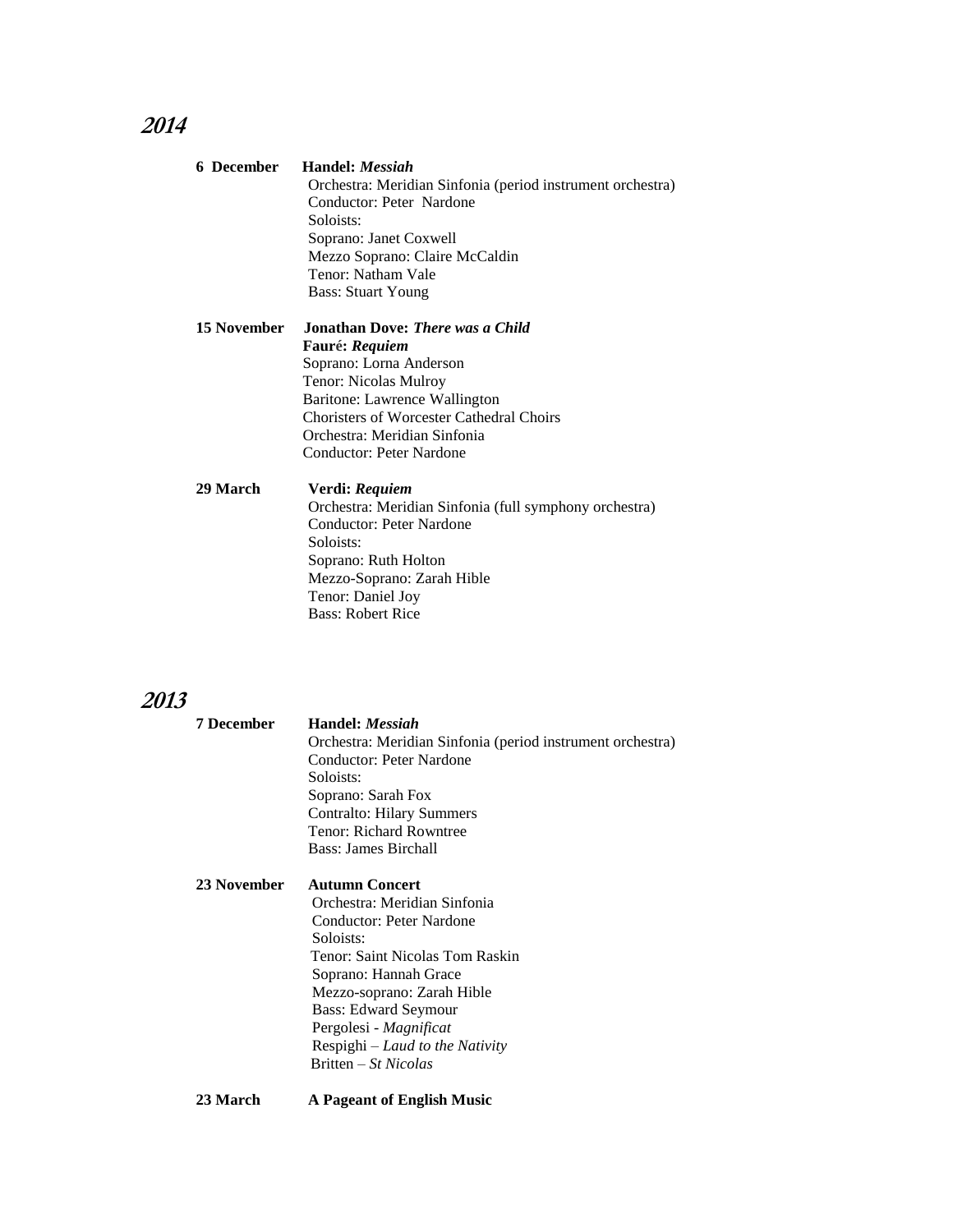Orchestra: Chameleon Arts Orchestra Conductor: Peter Nardone Soloists: Soprano: Claire Seaton Mezzo-soprano: Susanna Spicer Tenor: Robert Anthony Gardiner Bass-Baritone: Christopher Foster Parry - *I Was Glad* Walton - *Coronation Te Deum* Ireland - *Greater Love* Parry - *Blest Pair of Sirens* Ireland - *Downland Suite* (Orchestral) Elgar - *Coronation Ode* Britten *- National Anthem*

### **2012**

| Handel                              | Messiah |
|-------------------------------------|---------|
| Orchestra: Queen's Park Sinfonia    |         |
| Harpsichordist continuo: Simon Bell |         |
| Conductor: Christopher Allsop       |         |
| Soloists:                           |         |
| Soprano: Robyn Allegra Parton       |         |
| Mezzo: Clare Presland               |         |
| <b>Tenor Nick Scott</b>             |         |
| Bass Bozidar Smiljanic              |         |
|                                     |         |

#### **24 November Mozart Requiem Haydn Theresienmesse** Orchestra: Westminster Chamber Orchestra Conductor: Christopher Allsop Soloists: Soprano: Katie Trethewey Mezzo Soprano Claire McCaldin Tenor: Nicholas Sharratt Bass: Julian Empett

| 24 March | Bach                    | <b>St John Passion</b>                        |
|----------|-------------------------|-----------------------------------------------|
|          |                         | Orchestra: Westminster Chamber Orchestra      |
|          | Conductor: Adrian Lucas |                                               |
|          |                         | Soloists: Evangelist (Tenor): Nicholas Mulroy |
|          |                         | Christus (Baritone): Peter Savidge            |
|          |                         | Soprano Julie Cooper                          |
|          |                         | Mezzo: Kate Symonds-Joy                       |
|          |                         | Tenor: Nicholas Sharratt                      |
|          |                         | <b>Bass Baritone: Robert Rice</b>             |
|          |                         |                                               |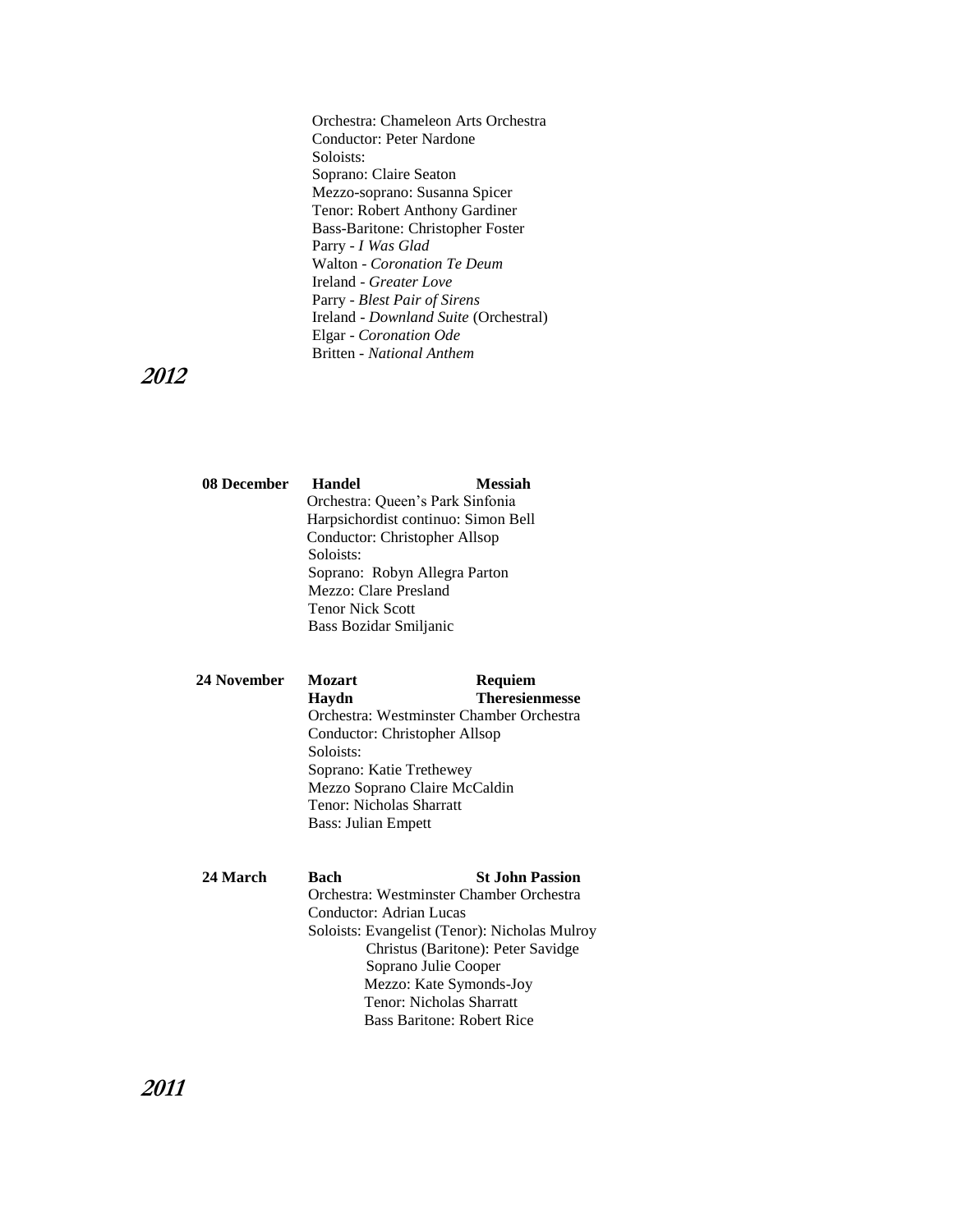**10 December Handel Messiah** Orchestra: Queen's Park Sinfonia Conductor: Adrian Lucas Soloists: Soprano Alison Rose Alto: Sarah Shorter Tenor: Oliver Johnson Bass: Frederick Long

#### **19 November WFCS 150th Anniversary Gala Concert**

 **Elgar The Dream of Gerontius** Orchestra: Chameleon Arts OrchestraConductor: Adrian Lucas Soloists: Mezzo-Soprano: Catherine King, Tenor: Adrian Thompson Bass-Baritone: Darren Jeffery

|                                                                                                           | 2 April                         | Walton                     | <b>Belshazzar's Feast</b> |
|-----------------------------------------------------------------------------------------------------------|---------------------------------|----------------------------|---------------------------|
|                                                                                                           |                                 | Elgar                      | <b>Sea Pictures</b>       |
|                                                                                                           | Pomp & Circumstance March, No 5 |                            |                           |
|                                                                                                           |                                 | <b>Stanford</b>            | Songs of the Fleet        |
| Orchestra: Chameleon Arts Orchestra<br>Conductor: Adrian Lucas<br>Soloists: Mezzo Soprano: Catherine King |                                 |                            |                           |
|                                                                                                           |                                 |                            |                           |
|                                                                                                           |                                 |                            |                           |
|                                                                                                           |                                 | Baritone: William Clements |                           |
|                                                                                                           |                                 |                            |                           |

| 11 December | Handel<br>Orchestra: Queen's Park Sinfonia<br>Conductor: Adrian Lucas<br>Soloists: Soprano: Ruth Jenkins<br>Alto: Kate Symonds-Joy<br>Tenor: Sam Furness<br>Bass: Frederick Long                                                                                               | <b>Messiah</b>                           |
|-------------|--------------------------------------------------------------------------------------------------------------------------------------------------------------------------------------------------------------------------------------------------------------------------------|------------------------------------------|
| 20 November | Mozart<br><b>Great Mass in C Minor</b><br>Mendelssohn<br>Psalm 95 'Come let us sing'<br>Orchestra: Queen's Park Sinfonia<br>Conductor: Adrian Lucas<br>Soloists: Soprano: Elizabeth Atherton<br>Soprano: Julie Cooper<br>Tenor: Simon Wall<br>Bass Baritone: Jonathan Saunders |                                          |
| 20 March    | Vaughan Williams<br><b>Strauss</b><br>Orchestra: Chameleon Arts Orchestra                                                                                                                                                                                                      | A Sea Symphony<br><b>Four Last Songs</b> |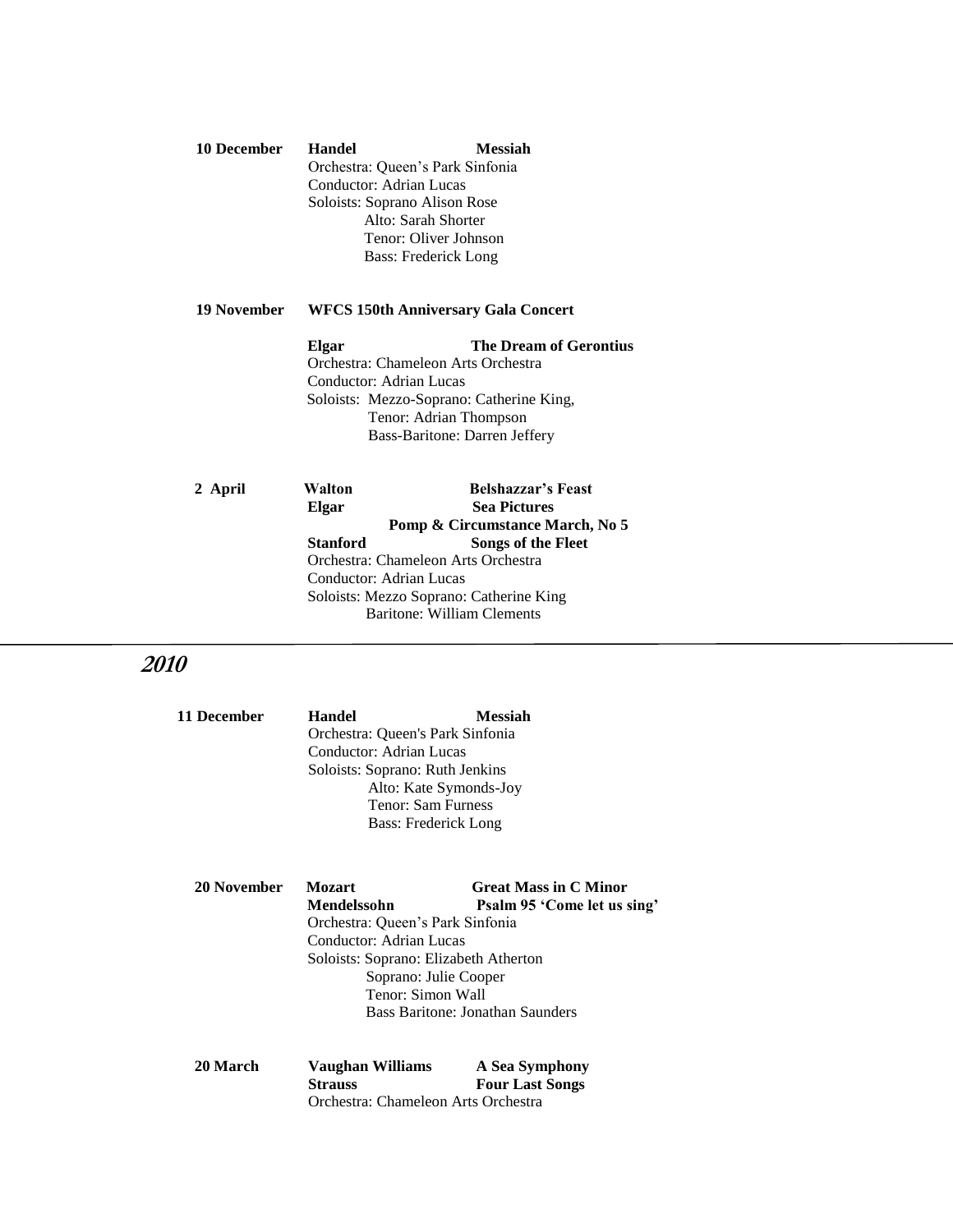| 12 December                     | <b>Handel</b>                     | <b>Messiah</b>                           |  |
|---------------------------------|-----------------------------------|------------------------------------------|--|
|                                 | Orchestra: Queen's Park Sinfonia  |                                          |  |
|                                 | Conductor: Adrian Lucas           |                                          |  |
|                                 | Soloists: Soprano: Laura Mitchell |                                          |  |
|                                 |                                   | Alto: Kate Symonds-Joy                   |  |
|                                 |                                   | Tenor: Peter Davoren                     |  |
|                                 |                                   | Bass: Thomas Faulkner                    |  |
|                                 |                                   |                                          |  |
| 14 November                     | Scarlatti                         | <b>St Cecilia Mass</b>                   |  |
|                                 | Duruflé                           | Requiem                                  |  |
|                                 |                                   | Orchestra: Westminster Chamber Orchestra |  |
|                                 | Conductor: Adrian Lucas           |                                          |  |
|                                 | Soloists: Soprano: Lucy Bowen     |                                          |  |
|                                 |                                   | Soprano: Hannah Grove Atherton           |  |
|                                 |                                   | Alto: Stephen Shellard                   |  |
|                                 |                                   | Tenor: David Barclay                     |  |
|                                 | <b>Bass: Tom Hunt</b>             |                                          |  |
| 28 March                        | <b>Brahms</b>                     | <b>Ein Deutsches Requiem</b>             |  |
|                                 | Orchestra: ESO                    |                                          |  |
|                                 | Conductor: Adrian Lucas           |                                          |  |
|                                 |                                   |                                          |  |
| Soloists: Soprano: Alwyn Mellor |                                   |                                          |  |
|                                 | Baritone: Jonathan Gunthorpe      |                                          |  |

| 6 December  | <b>Handel</b>                            | <b>Messiah</b>                     |  |
|-------------|------------------------------------------|------------------------------------|--|
|             | Orchestra: Westminster Chamber Orchestra |                                    |  |
|             | Conductor: Adrian Lucas                  |                                    |  |
|             | Soloists: Soprano: Lisa Wilson           |                                    |  |
|             |                                          | Mezzo: Catherine King              |  |
|             |                                          | Tenor: Thomas Herford              |  |
|             | <b>Bass: Matthew Sprange</b>             |                                    |  |
| 22 November | Haydn                                    | <b>Stabat Mater</b>                |  |
|             | <b>Mozart</b>                            | Litaniae Lauretanae K195           |  |
|             | Orchestra: Queen's Park Sinfonia         |                                    |  |
|             | Conductor: Adrian Lucas                  |                                    |  |
|             |                                          | Soloists: Soprano: Paula Greenwood |  |
|             |                                          | Mezzo: Harriet Goodwin             |  |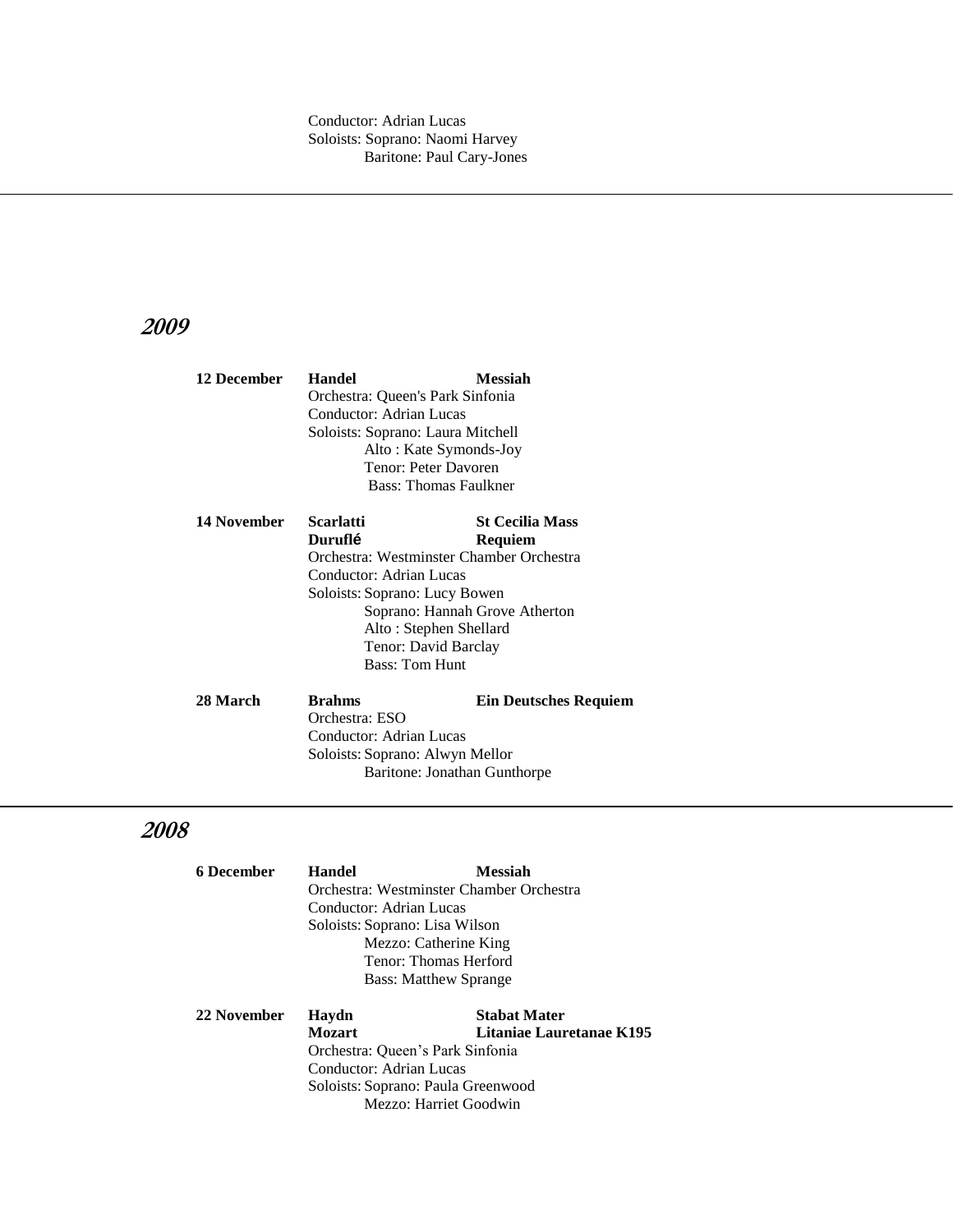#### Tenor: Simon Wall Baritone: Alexander Robin Baker

| <b>15 March</b>                                                                             | <b>Orff</b>                       | Carmina Burana                  |  |
|---------------------------------------------------------------------------------------------|-----------------------------------|---------------------------------|--|
|                                                                                             | Walton                            | Prelude for Orchestra 'Granada' |  |
|                                                                                             | Vaughan Williams                  | <b>Five Mystical Songs</b>      |  |
| Orchestra: Westminster Chamber Orchestra                                                    |                                   |                                 |  |
|                                                                                             | Conductor: Christopher Allsop     |                                 |  |
|                                                                                             | Soloists: Soprano: Lisa Wilson    |                                 |  |
| Tenor: Michael Bracegirdle<br><b>Baritone: Mark Evans</b><br>Worcester Cathedral Choristers |                                   |                                 |  |
|                                                                                             |                                   |                                 |  |
|                                                                                             |                                   |                                 |  |
|                                                                                             | <b>Voluntary Choir Choristers</b> |                                 |  |

## **2007**

| 8 December  | <b>Handel</b>                            | <b>Messiah</b>                           |
|-------------|------------------------------------------|------------------------------------------|
|             | Orchestra: Westminster Chamber Orchestra |                                          |
|             | Conductor: Adrian Lucas                  |                                          |
|             | Soloists: Soprano: Lisa Wilson           |                                          |
|             |                                          | Mezzo: Rowan Hellier                     |
|             |                                          | Tenor: Simon Wall                        |
|             |                                          | Bass: Jonathan Saunders                  |
| 24 November | <b>Beethoven</b>                         | Mass in C                                |
|             | <b>Faure</b>                             | Requiem                                  |
|             | Faure                                    | Pavane                                   |
|             |                                          | Orchestra: Westminster Chamber Orchestra |
|             | Conductor: Adrian Lucas                  |                                          |
|             |                                          | Soloists: Mezzo: Claire-Louise Lucas     |
|             |                                          | Alto: Elinor Carter                      |
|             |                                          | Tenor: Simon Wall                        |
|             |                                          | Baritone: William Coleman                |
| 24 March    | Verdi                                    | Requiem                                  |
|             | Orchestra: Chameleon Arts Orchestra      |                                          |
|             | Conductor: Adrian Lucas                  |                                          |
|             | Soloists: Soprano: Naomi Harvey          |                                          |
|             |                                          | Mezzo: Catherine King                    |
|             |                                          | Tenor: Sean Ruane                        |
|             |                                          | <b>Bass: William Clements</b>            |

**2006**

 **9 December Handel Messiah** Orchestra: Westminster Chamber Orchestra Conductor: Adrian Lucas Soloists: Soprano: Rebecca Outram Mezzo: Lucy Ballard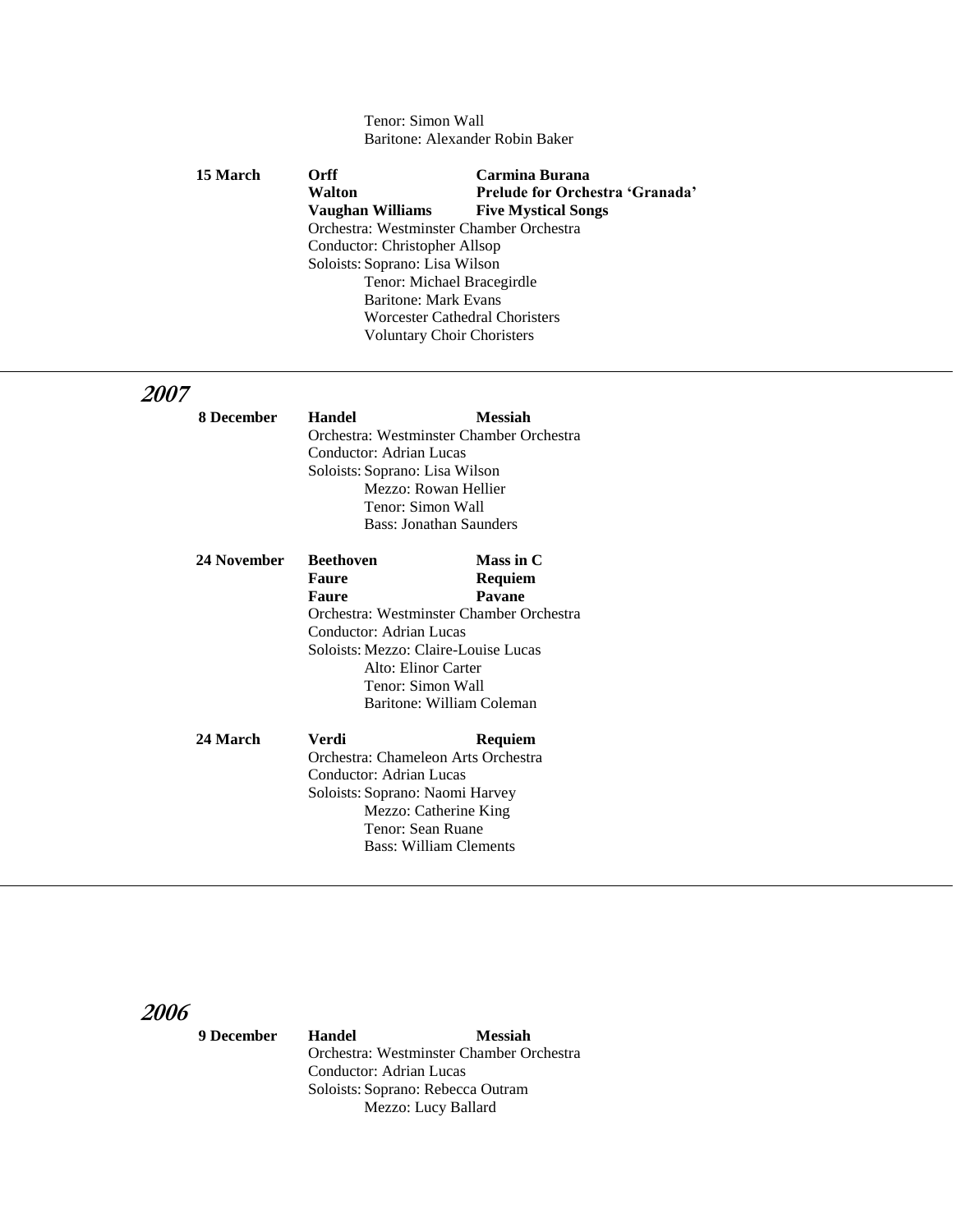Tenor: Thomas Walker Bass: James Harrison

| 25 November | 'Pomp and Ceremony'<br>A Celebratory Evening of Brass and Song |                                         |  |
|-------------|----------------------------------------------------------------|-----------------------------------------|--|
|             |                                                                |                                         |  |
|             | Gabrieli                                                       | <b>Jubilate Deo</b>                     |  |
|             | Jongen                                                         | Sonata Eroica                           |  |
|             | Elgar                                                          | O Hearken Thou                          |  |
|             | <b>Venables</b>                                                | Awake, Awake, The World is Young        |  |
|             | Walton                                                         | <b>Coronation Te Deum</b>               |  |
|             | Walton                                                         | Suite from Henry V                      |  |
|             | Elgar                                                          | <b>Pomp and Circumstance March No 5</b> |  |
|             | Vaughan Williams                                               | <b>O</b> , Clap your Hands              |  |
|             | Orchestra: Fine Arts Brass                                     |                                         |  |
|             | Conductor: Adrian Lucas                                        |                                         |  |
|             | Soloists: Mezzo: Elinor Carter                                 |                                         |  |
| $1st$ April | Elgar                                                          | The Kingdom                             |  |
|             | Orchestra: Orchestra of St John's                              |                                         |  |
|             | Conductor: Adrian Lucas                                        |                                         |  |
|             | Soloists: Soprano: Claire Prewer                               |                                         |  |
|             | Mezzo: Catherine King                                          |                                         |  |

Tenor: William Kendall Bass: William Clements

| 3 December | Handel                  | <b>Messiah</b>                           |
|------------|-------------------------|------------------------------------------|
|            |                         | Orchestra: Westminster Chamber Orchestra |
|            | Conductor: Adrian Lucas |                                          |
|            |                         | Soloists: Soprano: Elizabeth MacDonald   |
|            |                         | Alto: Stephen Shellard                   |
|            |                         | Tenor: James Manship                     |
|            |                         | Bass: James Birchall                     |

| <b>12 November</b> | <b>Mozart</b>                        | <b>Credo Mass</b>       |  |
|--------------------|--------------------------------------|-------------------------|--|
|                    | <b>Boyce</b>                         | Symphony No 7           |  |
|                    | <b>Handel</b>                        | Ode on St Cecilia's Day |  |
|                    | Orchestra: Orchestra da Camera       |                         |  |
|                    | Conductor: Adrian Lucas              |                         |  |
|                    | Soloists: Soprano: Anne Todd Howarth |                         |  |
|                    |                                      | Alto: Harriet Goodwin   |  |
|                    |                                      | Tenor: Peter Bates      |  |
|                    |                                      | <b>Bass: Tom Hunt</b>   |  |
|                    |                                      |                         |  |
|                    |                                      |                         |  |

| 12 March | 'A Night at the Opera'          |                      |  |
|----------|---------------------------------|----------------------|--|
|          | <b>Choruses and Arias from:</b> |                      |  |
|          | <b>Beethoven</b>                | <b>Fidelio</b>       |  |
|          | <b>Tchaikovsky</b>              | <b>Eugene Onegin</b> |  |
|          | <b>Borodin</b>                  | <b>Price Igor</b>    |  |
|          | Verdi                           | Aida                 |  |
|          |                                 |                      |  |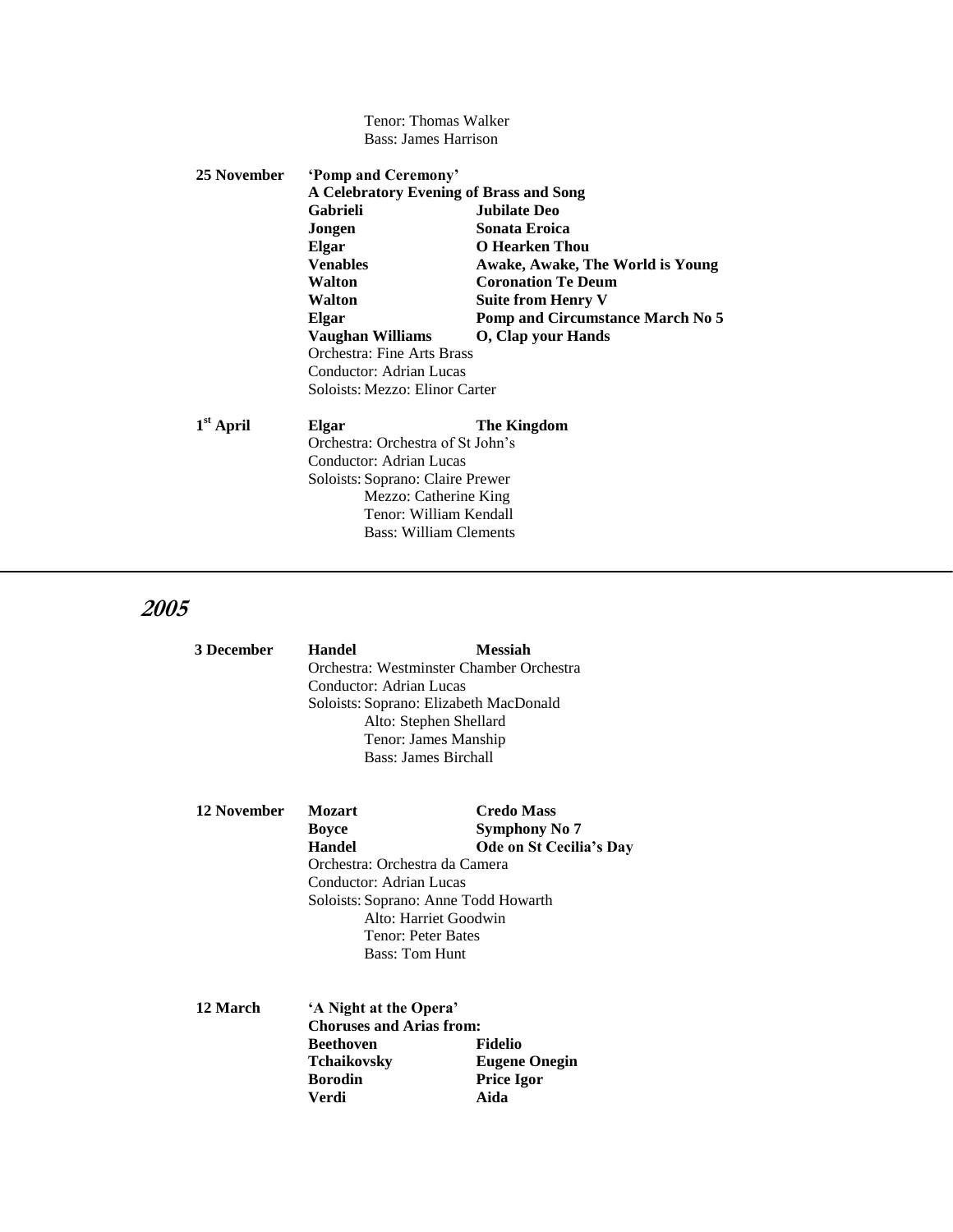**Verdi Nabucco Wagner Die Meistersinger** Orchestra: London Gala Orchestra Conductor: Adrian Lucas Soloists: Soprano: Naomi Harvey Baritone: David Crown Bass: John Bowley Soprano: Lynne Lindner

## **2004**

| 3 December  | <b>Handel</b>                                    | <b>Messiah</b>                               |  |
|-------------|--------------------------------------------------|----------------------------------------------|--|
|             |                                                  | Orchestra: Westminster Chamber Orchestra     |  |
|             | Conductor: Adrian Lucas                          |                                              |  |
|             |                                                  | Soloists: Soprano: Eleanor Doodey            |  |
|             |                                                  | Alto: Harriet Goodwin                        |  |
|             |                                                  | Tenor: William Theunissen                    |  |
|             |                                                  | Bass: Jonathan Saunders                      |  |
| 13 November | 'A Requiem for War'                              |                                              |  |
|             |                                                  | <b>Reflections on War and Reconciliation</b> |  |
|             |                                                  | Poetry of Wilfred Owen and other writers     |  |
|             | <b>Britten</b>                                   | <b>War Requiem</b>                           |  |
|             |                                                  | With City of Birmingham Choral Society       |  |
|             | (Performed at Symphony Hall, Birmingham)         |                                              |  |
|             | Orchestra: City of Birmingham Symphony Orchestra |                                              |  |
|             | Conductor: Adrian Lucas                          |                                              |  |
|             | Soloists: Soprano: Julie Cooper                  |                                              |  |
|             |                                                  | Tenor: James Gilchrist                       |  |
|             |                                                  | Baritone: Peter Savidge                      |  |
|             |                                                  | Choristers of Worcester Cathedral            |  |
| 27 March    | 'Creation'                                       |                                              |  |
|             | Warlock                                          | <b>Capriol Suite</b>                         |  |
|             | Lucas                                            | <b>Creation Canticles (World Premiere)</b>   |  |
|             | <b>Rutter</b>                                    | Requiem                                      |  |
|             | Orchestra: Westminster Chamber Orchestra         |                                              |  |
|             | Conductor: Adrian Lucas                          |                                              |  |
|             | Soloists: Soprano: Ruth Holton                   |                                              |  |

## **2003**

 **8 December Handel Messiah** Orchestra: Westminster Chamber Orchestra Conductor: Adrian Lucas Soloists: Soprano: Rachel Nicholls Alto: Louise Mott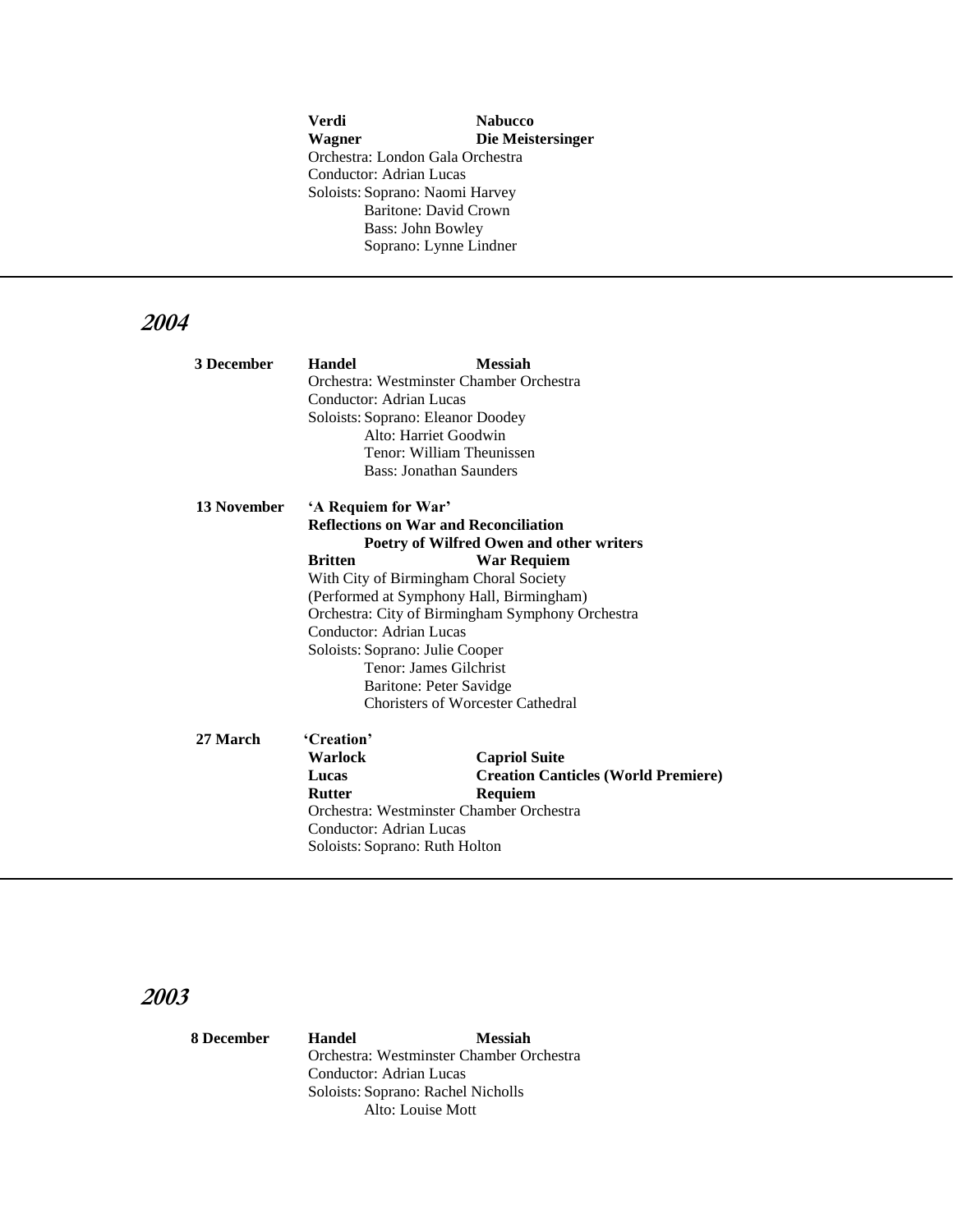Tenor: Ed Lyon Bass: Dan Jordan

#### **22 November Mendelssohn Elijah** Orchestra: Southern Pro Musica Conductor: Adrian Lucas Soloists: Soprano: Sue Black Alto: Emily Bauer-Jones Tenor: Lynton Atkinson Bass: Michael Pearce

#### **22 March Mozart Vesperae Solennes de Confessore Mozart Sonata for Organ and Orchestra Mozart Requiem** Orchestra: OSJ (formerly Orchestra of St John's) Conductor: Adrian Lucas Soloists: Soprano: Sarah Sedgwick Alto: Alexandra Sherman Tenor: Rupert Jennings Bass: Robert Rice Organ: Daniel Phillips

## **2002**

| <b>7 December</b> | <b>Handel</b>                    | Messiah                                  |
|-------------------|----------------------------------|------------------------------------------|
|                   |                                  | Orchestra: Westminster Chamber Orchestra |
|                   | Conductor: Adrian Lucas          |                                          |
|                   | Soloists: Soprano: Claire Prewer |                                          |
|                   |                                  | Alto: Elinor Carter                      |
|                   |                                  | Tenor: James Manship                     |
|                   |                                  | Bass: William Clements                   |
|                   |                                  |                                          |

| <b>16 November</b> | <b>Lambert</b>                   | <b>The Rio Grande</b>               |  |
|--------------------|----------------------------------|-------------------------------------|--|
|                    | <b>Peeters</b>                   | <b>Concerto for Organ and Piano</b> |  |
|                    | Fanshawe                         | <b>African Sanctus</b>              |  |
|                    | Orchestra: World Music Ensemble  |                                     |  |
|                    | Conductor: Adrian Lucas          |                                     |  |
|                    | Soloists: Soprano: Claire Prewer |                                     |  |
|                    | Alto: Elinor Carter              |                                     |  |
|                    |                                  | Piano: Tom Winpenny                 |  |
|                    |                                  | Organ: Daniel Phillips              |  |
|                    |                                  |                                     |  |

**9 March Elgar The Dream of Gerontius** Orchestra: Philharmonia Orchestra Conductor: Adrian Lucas Soloists: Mezzo: Catherine Wyn-Rogers Tenor: William Kendall Bass: Peter Savidge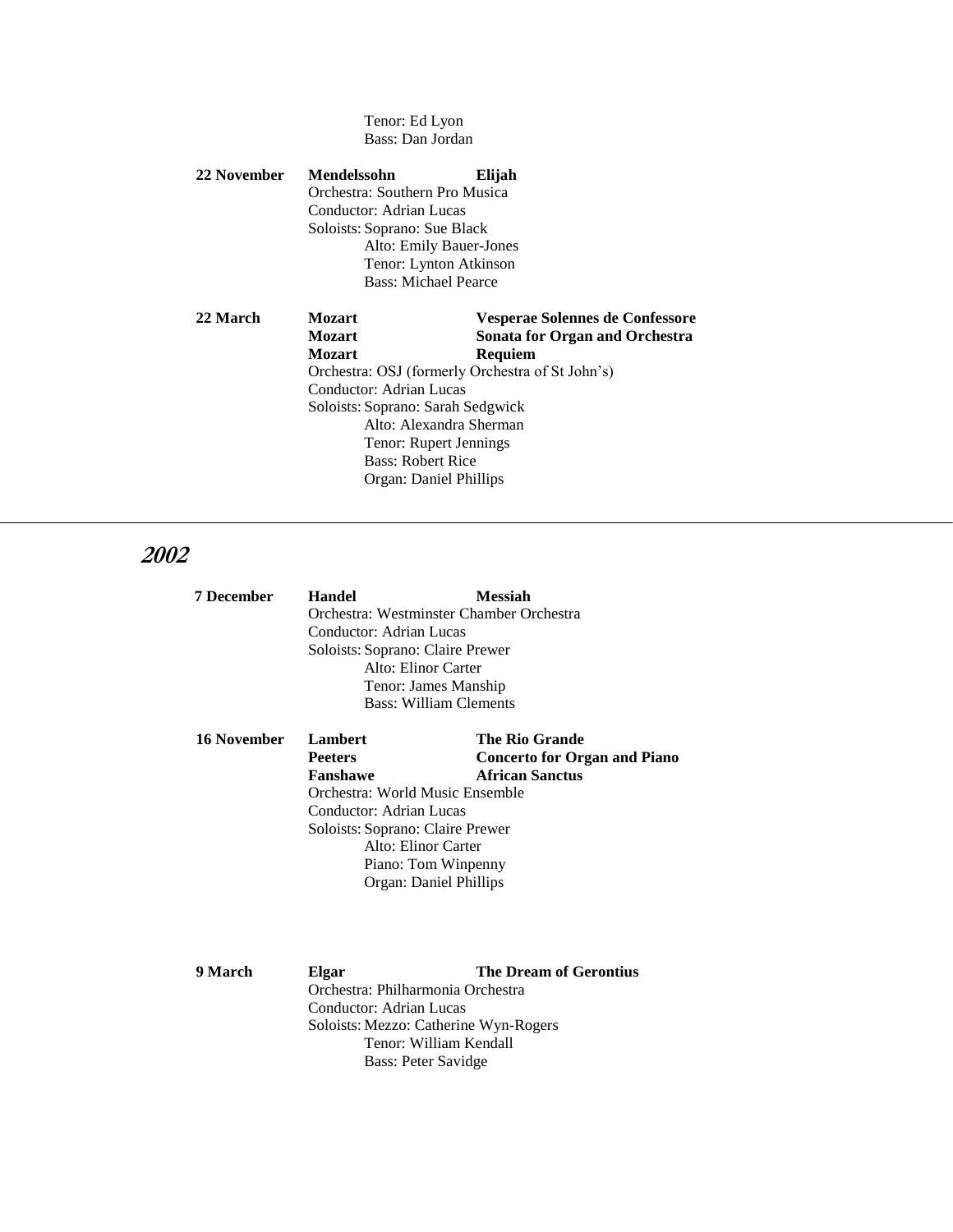| 8 December      | <b>Handel</b>                            | <b>Messiah</b>                                    |  |  |
|-----------------|------------------------------------------|---------------------------------------------------|--|--|
|                 | Orchestra: Westminster Chamber Orchestra |                                                   |  |  |
|                 | Conductor: Adrian Lucas                  |                                                   |  |  |
|                 | Soloists: Soprano: Lianne-Marie Skriniar |                                                   |  |  |
|                 | Alto: Richard Poyser                     |                                                   |  |  |
|                 | Tenor: John Bowley                       |                                                   |  |  |
|                 | <b>Bass: Christopher Dixon</b>           |                                                   |  |  |
| 17 November     | Walton                                   | <b>The Twelve</b>                                 |  |  |
|                 | <b>Saint-Saens</b>                       | Symphony No 3 (Organ)                             |  |  |
|                 | Walton                                   | <b>Belshazzar's Feast</b>                         |  |  |
|                 |                                          | Orchestra: Royal Liverpool Philharmonic Orchestra |  |  |
|                 | Conductor: Adrian Lucas                  |                                                   |  |  |
|                 | Soloists: Baritone: Stephen Gould        |                                                   |  |  |
|                 | Organ: Daniel Phillips                   |                                                   |  |  |
| <b>24 March</b> | Finzi                                    | <b>For St Cecilia</b>                             |  |  |
|                 | Finzi                                    | <b>Dies Natalis</b>                               |  |  |
|                 | Vaughan Williams                         | <b>Dona Nobis Pacem</b>                           |  |  |
|                 | Orchestra: English Chamber Orchestra     |                                                   |  |  |
|                 | Conductor: Adrian Lucas                  |                                                   |  |  |
|                 | Soloists: Tenor: Alastair Thompson       |                                                   |  |  |
|                 | <b>Bass: James Mustard</b>               |                                                   |  |  |
|                 |                                          | <b>Worcester Cathedral Choristers</b>             |  |  |

| <b>9 December</b> | Handel                            | <b>Messiah</b>                           |
|-------------------|-----------------------------------|------------------------------------------|
|                   |                                   | Orchestra: Westminster Chamber Orchestra |
|                   | Conductor: Adrian Lucas           |                                          |
|                   | Soloists: Soprano: Katherine Fuge |                                          |
|                   |                                   | Alto: Emily Bauer-Jones                  |
|                   |                                   | Tenor: Andrew Carwood                    |
|                   |                                   | <b>Bass: William Clements</b>            |

| 18 November | <b>Handel</b>                            | <b>The King Shall Rejoice</b> |
|-------------|------------------------------------------|-------------------------------|
|             | Bach                                     | <b>Magnificat</b>             |
|             | Bach                                     | <b>Jauchzet Gott</b>          |
|             | <b>Handel</b>                            | <b>Dettingen Te Deum</b>      |
|             | Orchestra: Westminster Chamber Orchestra |                               |
|             | Conductor: Adrian Lucas                  |                               |
|             | Soloists: Soprano: Elizabeth Atherton    |                               |
|             | Soprano: Jenevora Williams               |                               |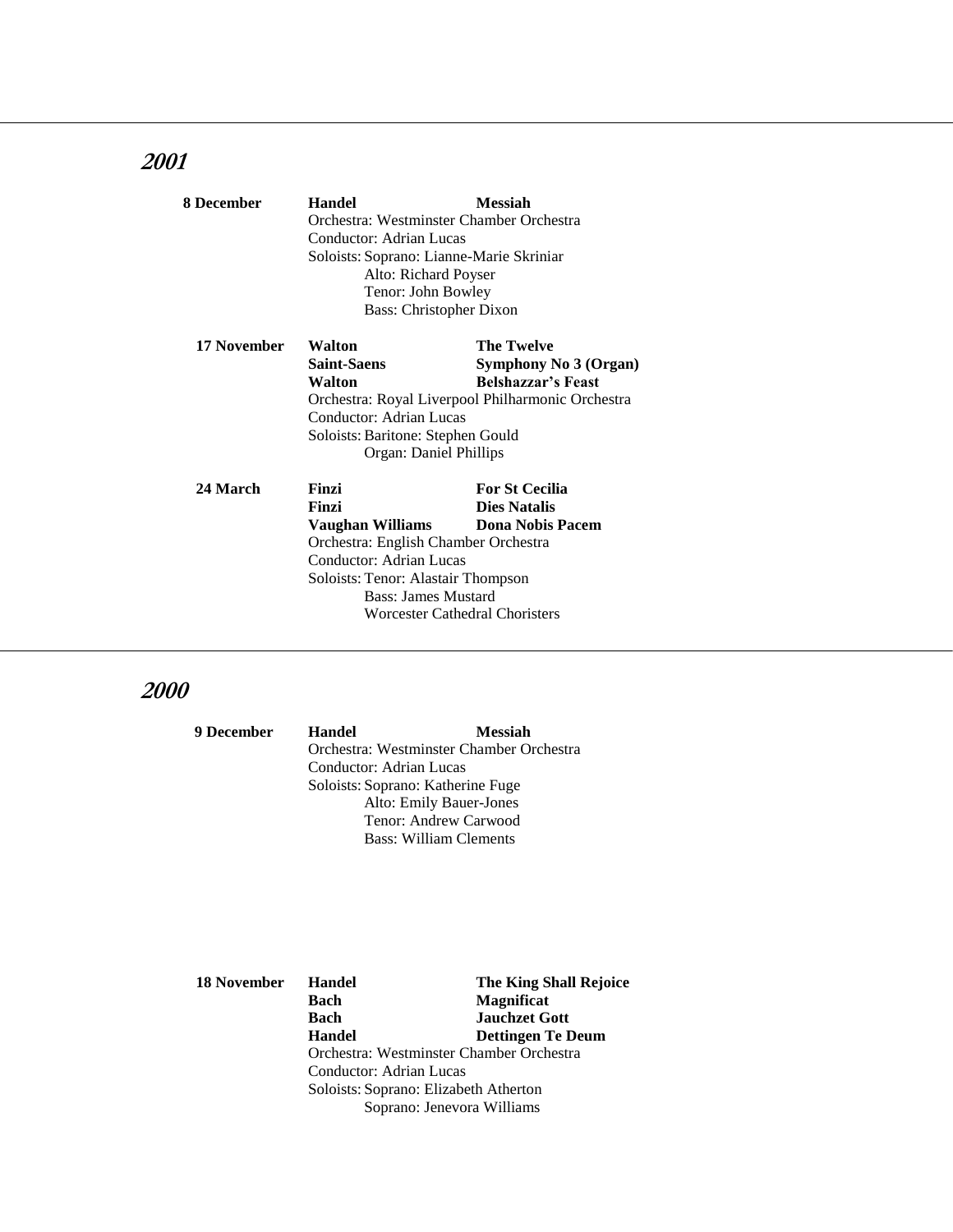#### Alto: Stephen Shellard Tenor: Simon Wall Bass: Ian Bell

**I April Haydn Creation** Orchestra: Westminster Chamber Orchestra Conductor: Adrian Lucas Soloists: Soprano: Philippa Hyde Tenor: Mark Anderson Bass: William Clements

| <b>4 December</b> | <b>Handel</b>                          | <b>Messiah</b>                                        |
|-------------------|----------------------------------------|-------------------------------------------------------|
|                   |                                        | Orchestra: Westminster Chamber Orchestra              |
|                   | Conductor: Adrian Lucas                |                                                       |
|                   | Soloists: Soprano: Anne Todd Howarth   |                                                       |
|                   |                                        | Alto: Sally Bruce-Payne                               |
|                   |                                        | Tenor: Matthew Beale                                  |
|                   | <b>Bass: Robert Rice</b>               |                                                       |
| 20 November       |                                        | <b>Sir David Willcocks' 80th Birthday Celebration</b> |
|                   | <b>J. Willcocks</b>                    | <b>Sing Praises</b>                                   |
|                   | Elgar                                  | <b>Sea Pictures</b>                                   |
|                   | Elgar                                  | <b>The Music Makers</b>                               |
|                   |                                        | Orchestra: English Symphony Orchestra                 |
|                   | <b>Conductors: Sir David Willcocks</b> |                                                       |
|                   | Adrian Lucas                           |                                                       |
|                   |                                        | Soloists: Mezzo: Catherine Wyn-Rogers                 |
| 20 March          | Holst                                  | <b>Hymn of Jesus</b>                                  |
|                   | Elgar                                  | <b>Serenade for Strings</b>                           |
|                   | <b>Britten</b>                         | <b>St Nicolas</b>                                     |
|                   | Orchestra: English String Orchestra    |                                                       |
|                   | Conductor: Adrian Lucas                |                                                       |
|                   | Soloist: Tenor: Andrew Burton          |                                                       |
|                   | <b>Worcester Cathedral Choristers</b>  |                                                       |
|                   | Worcester Festival Youth Chorus        |                                                       |
|                   |                                        |                                                       |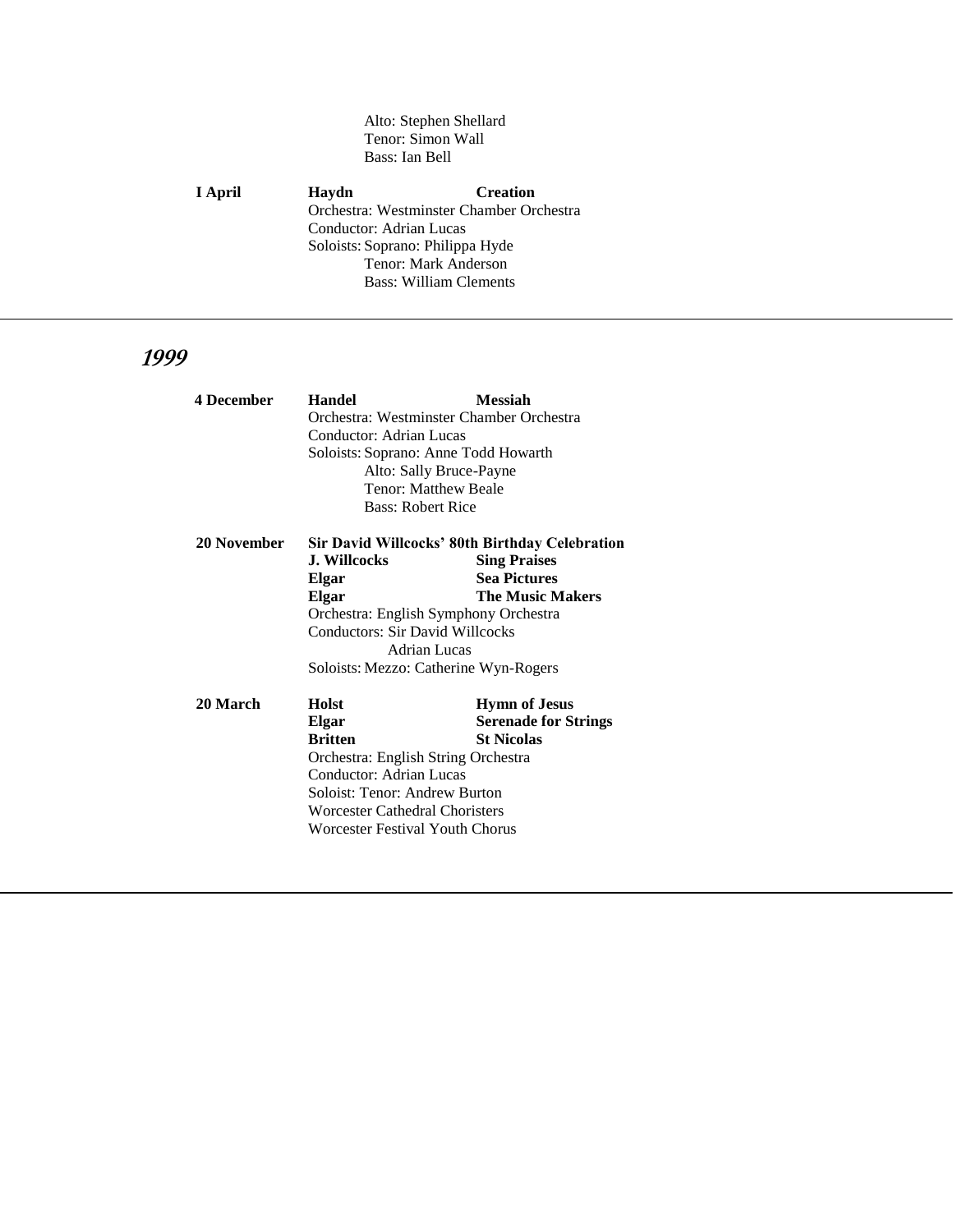| <b>5 December</b> | <b>Handel</b>           | <b>Messiah</b>                           |
|-------------------|-------------------------|------------------------------------------|
|                   |                         | Orchestra: Westminster Chamber Orchestra |
|                   | Conductor: Adrian Lucas |                                          |
|                   |                         | Soloists: Soprano: Elizabeth Atherton    |
|                   |                         | Counter Tenor: James Huw Jeffries        |
|                   |                         | Tenor: Simon Wall                        |
|                   |                         | Bass: Daniel Jordan                      |
| 14 November       | Verdi                   | Requiem                                  |
|                   |                         | With Portsmouth Choral Union             |
|                   |                         | Orchestra: Southern Pro Musica           |
|                   | Conductor: Adrian Lucas |                                          |
|                   |                         | Soloists: Soprano: Bethan Dudley         |
|                   |                         | Mezzo: Emily Bauer-Jones                 |
|                   |                         | Tenor: Anthony Mee                       |
|                   |                         | Bass: Roderick Williams                  |
| 21 March          | Bach                    | <b>St. John Passion</b>                  |
|                   |                         | Orchestra: Westminster Chamber Orchestra |
|                   | Conductor: Adrian Lucas |                                          |
|                   |                         | Soloists: Tenor: Robert Johnston         |
|                   |                         | <b>Bass: Charles Pott</b>                |
|                   |                         | <b>Bass: Tom Hunt</b>                    |
|                   |                         | Tenor: Paul Badley                       |
|                   |                         | Mezzo: Sophie Daneman                    |
|                   |                         | Soprano: Catherine King                  |
|                   |                         |                                          |

| 6 December  | <b>Handel</b>                                                                                     | <b>Messiah</b>                          |  |  |
|-------------|---------------------------------------------------------------------------------------------------|-----------------------------------------|--|--|
|             | Orchestra: Orchestra Da Camera                                                                    |                                         |  |  |
|             | Conductor: Adrian Lucas                                                                           |                                         |  |  |
|             | Soloists: Soprano: Susan Black                                                                    |                                         |  |  |
|             | Mezzo: Catherine King                                                                             |                                         |  |  |
|             | Tenor: Alastair Thompson                                                                          |                                         |  |  |
|             | Bass: Alan Fairs                                                                                  |                                         |  |  |
|             |                                                                                                   |                                         |  |  |
| 22 November | <b>Mozart</b>                                                                                     | <b>Mass in C Minor</b>                  |  |  |
|             | <b>Mozart</b>                                                                                     | <b>Overture, The Marriage of Figaro</b> |  |  |
|             | <b>Tavener</b>                                                                                    | <b>The Protecting Veil</b>              |  |  |
|             | Orchestra: Bournemouth Sinfonietta<br>Conductor: Adrian Lucas<br>Soloists: Soprano: Phillipa Hyde |                                         |  |  |
|             |                                                                                                   |                                         |  |  |
|             |                                                                                                   |                                         |  |  |
|             | Soprano: Jenevora Williams                                                                        |                                         |  |  |
|             | Tenor: Lynton Atkinson                                                                            |                                         |  |  |
|             | Bass: Ian Bell                                                                                    |                                         |  |  |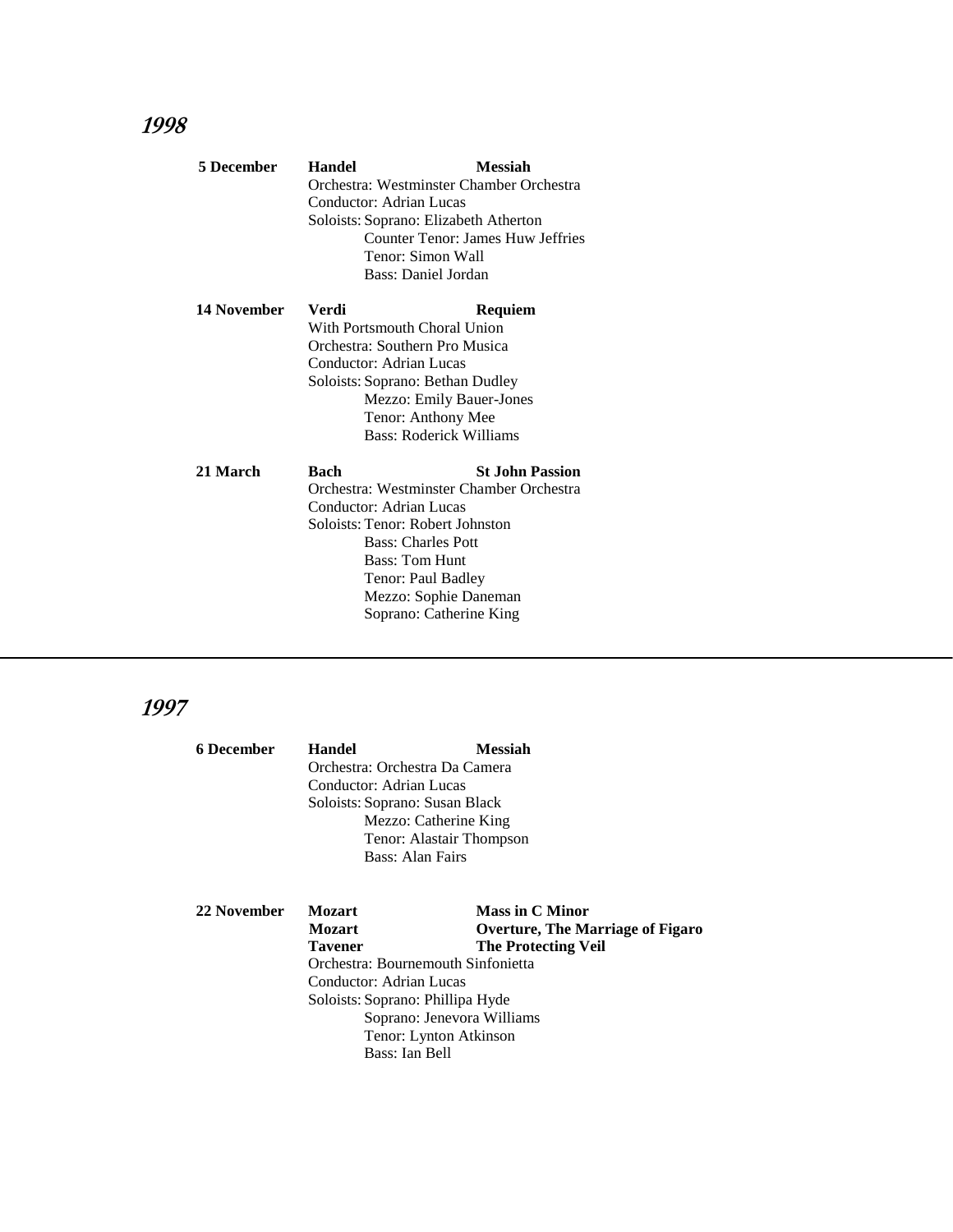8 March **Hemingway** The Promise (First Performance)<br> **8 Schubert** Symphony No 8 'Unfinished' **Schubert Symphony No 8 'Unfinished'**<br>**Brahms A German Requiem Brahms A German Requiem** Orchestra: London Gala Orchestra Conductor: Donald Hunt Soloists: Soprano: Merril Jenkins Bass: Tom Hunt

## **1996**

| <b>7 December</b> | <b>Handel</b>                                                               | <b>Messiah</b>             |  |
|-------------------|-----------------------------------------------------------------------------|----------------------------|--|
|                   | Orchestra:                                                                  |                            |  |
|                   | Conductor: Donald Hunt                                                      |                            |  |
|                   | Soloists: Soprano: Susan Black                                              |                            |  |
|                   | Mezzo: Catherine King                                                       |                            |  |
|                   | Tenor: Alastair Thompson                                                    |                            |  |
|                   | Bass: Alan Fairs                                                            |                            |  |
| 16 November       | <b>Bruckner</b>                                                             | <b>Overture in G Minor</b> |  |
|                   | Verdi                                                                       | <b>Four Sacred Pieces</b>  |  |
|                   | Walton                                                                      | <b>Belshazzar's Feast</b>  |  |
|                   | Orchestra: Royal Liverpool Philharmonic Orchestra                           |                            |  |
|                   | Conductor: Donald Hunt                                                      |                            |  |
|                   | Soloists: Bass: Alan Fairs                                                  |                            |  |
| 16 March          | <b>Beethoven</b>                                                            | <b>Missa Solemnis</b>      |  |
|                   | Orchestra: Royal Liverpool Philharmonic Orchestra<br>Conductor: Donald Hunt |                            |  |
|                   |                                                                             |                            |  |
|                   | Soloists: Soprano: Alison Pearce                                            |                            |  |
|                   | Mezzo: Vanessa Williamson                                                   |                            |  |
|                   | Tenor: John Mitchinson                                                      |                            |  |
|                   | <b>Bass: Laurence Albert</b>                                                |                            |  |

| 25 March   | Bach          | <b>Mass in B Minor</b>                            |
|------------|---------------|---------------------------------------------------|
| 3 June     | Elgar         | <b>Severn Suite</b>                               |
|            |               | <b>Triumphal March from Caractacus</b>            |
|            |               | <b>Pomp and Circumstance March No. 1</b>          |
|            |               | Wand of Youth suite No. 1 from Bavarian Highlands |
| 14 October | <b>Atkins</b> | <b>Hymn of Faith</b>                              |
|            |               | Julius Harrison Worcestershire Suite              |
|            | Hunt          | A Song of Celebration (first performance)         |
|            | Elgar         | <b>The Music Makers</b>                           |
| 9 December | Handel        | <b>Messiah</b>                                    |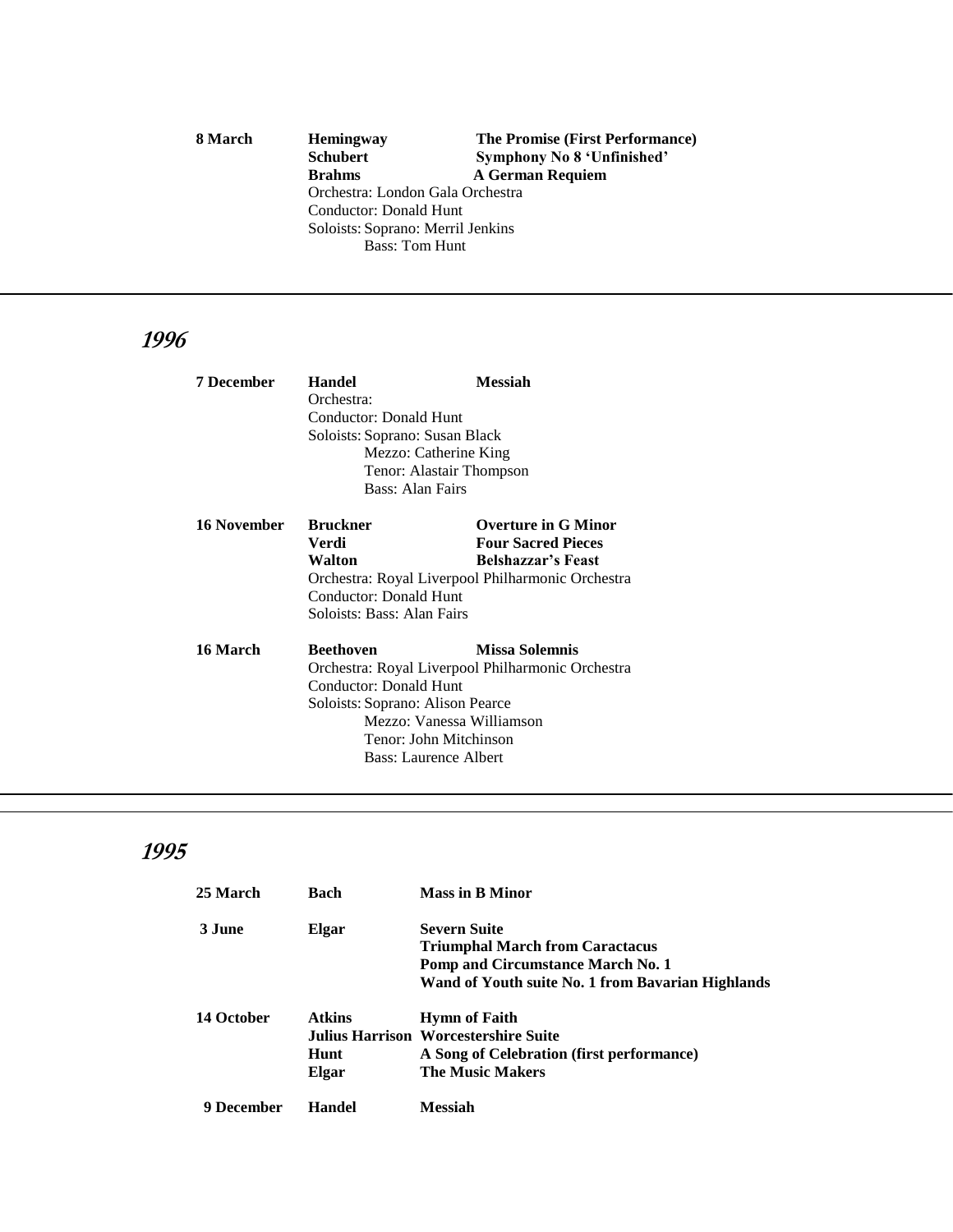| 26 March           | Elgar                                             | <b>The Dream of Gerontius</b>                              |
|--------------------|---------------------------------------------------|------------------------------------------------------------|
| <b>19 November</b> | <b>Bizet</b><br>Fauré<br>Franck<br><b>Berlioz</b> | Te Deum<br>Pavane<br>Psaume 150<br><b>Messe Solennelle</b> |
| <b>7 December</b>  | Handel                                            | <b>Messiah</b>                                             |
| 17 December        | 'Joy to the World' – A concert of Christmas Music |                                                            |

# **1993**

| 10 March           | Vaughan Williams              | <b>Five Mystical Songs</b><br><b>Serenade to Music (orchestral version)</b> |
|--------------------|-------------------------------|-----------------------------------------------------------------------------|
|                    | Fauré                         | Requiem                                                                     |
|                    | Conductor: Sir David Wilcocks |                                                                             |
|                    | J Willcocks                   | <b>Voices of Time</b>                                                       |
|                    | Conductor: J Wilcocks         |                                                                             |
| 27 March           | Williamson                    | <b>Procession of Psalms</b>                                                 |
|                    | Dupré                         | <b>Passion Symphony</b>                                                     |
|                    | <b>Stainer</b>                | <b>The Crucifixion</b>                                                      |
| 6 November         | <b>Mendelsshon</b>            | Elijah                                                                      |
| <b>4 December</b>  | Handel                        | <b>Messiah</b>                                                              |
| <b>18 December</b> |                               | 'Joy to the World' – A concert of Christmas Music                           |

| ۱l<br>н<br>п |  |
|--------------|--|
|--------------|--|